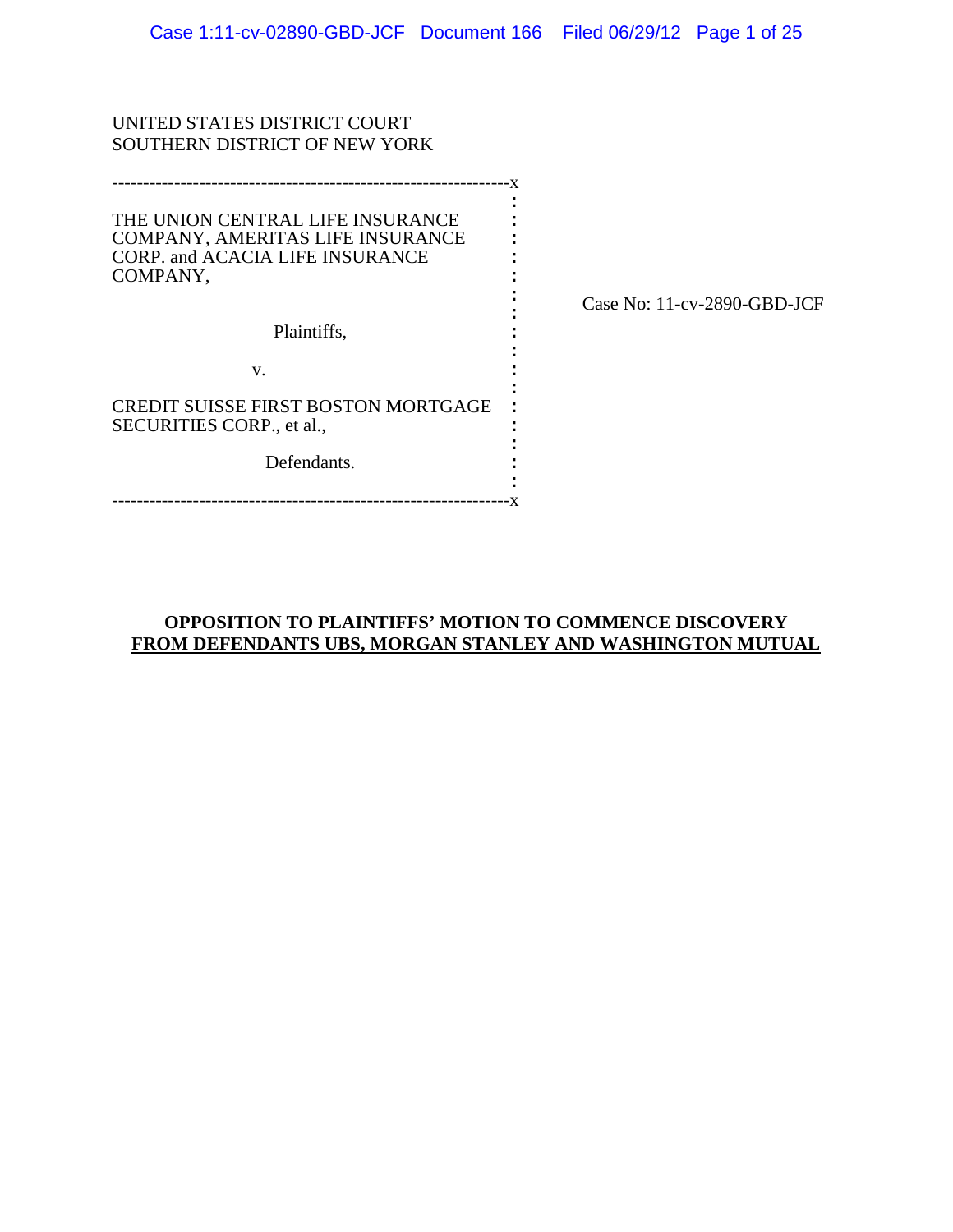# **TABLE OF CONTENTS**

# **Page**

| $\mathbf{I}$ . | The PSLRA's Automatic Discovery Stay Precludes Plaintiffs From Seeking |                                                                                                                                                       |  |  |
|----------------|------------------------------------------------------------------------|-------------------------------------------------------------------------------------------------------------------------------------------------------|--|--|
|                | А.                                                                     |                                                                                                                                                       |  |  |
|                | <b>B.</b>                                                              | The Availability Of Diversity Jurisdiction Does Not Permit Discovery On                                                                               |  |  |
| II.            |                                                                        | Even If The PSLRA Stay Were Held Not To Apply To Plaintiffs' State Law<br>Claims, A Stay Of Discovery Would Nonetheless Be Proper Under Rule 26(c) 12 |  |  |
|                |                                                                        |                                                                                                                                                       |  |  |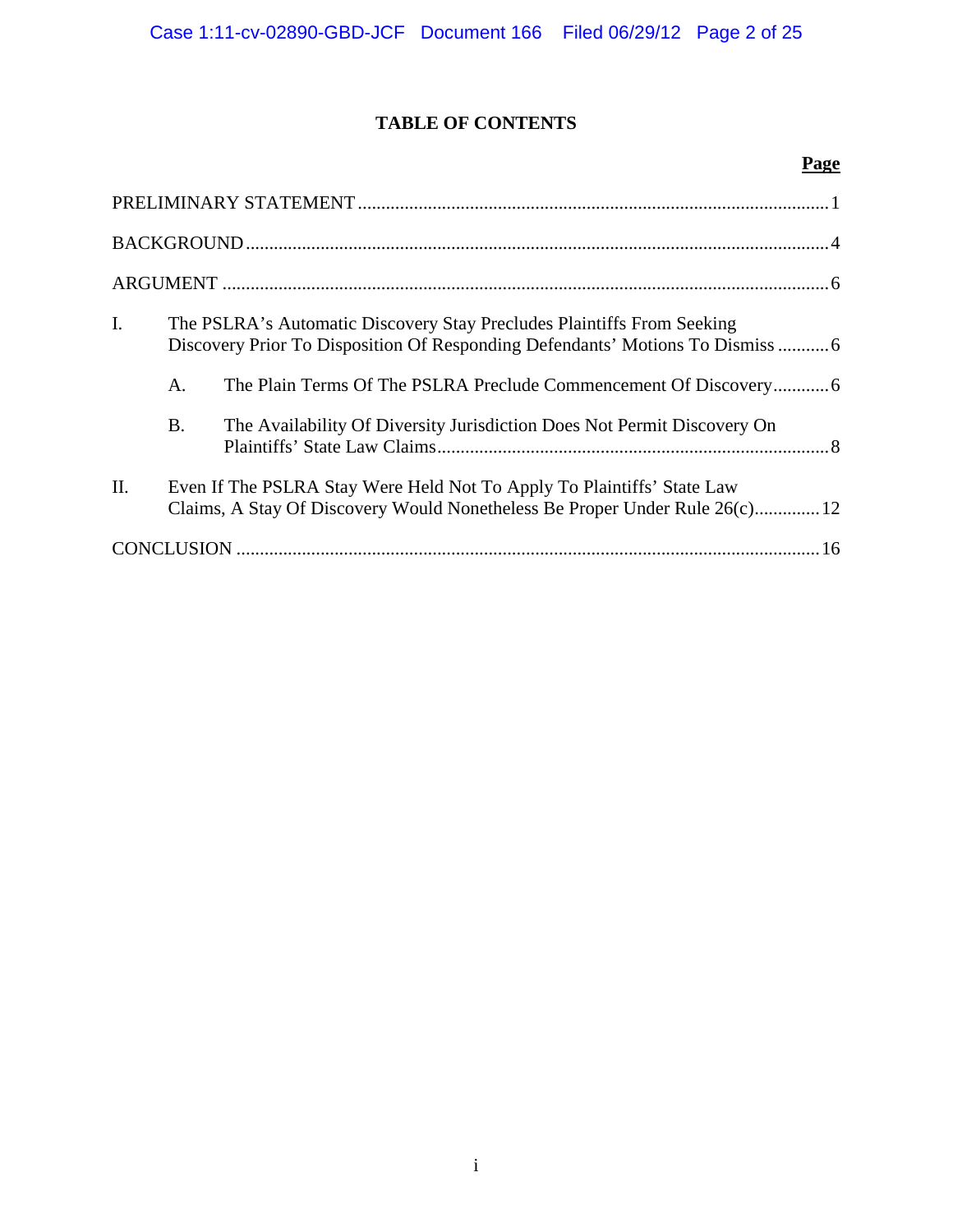# **TABLE OF AUTHORITIES**

# **Page(s)**

# **Cases**

| Angell Invs., L.L.C. v. Purizer Corp., No. 01 C 6359, 2001 WL 1345996     |
|---------------------------------------------------------------------------|
| Benbow v. Aspen Tech., Inc., No. Civ.A. 02-2881, 2003 WL 1873910          |
| Fazio v. Lehman Bros., Inc., No. 1:02CV157, 1:02CV370, 1:02CV382,         |
| Gardner v. Major Auto. Cos., No. 11-CV-1664 (FB), 2012 WL 1230135         |
| In re Adelphia Commc'ns Corp., 293 B.R. 337 (Bankr. S.D.N.Y. 2003)  11    |
| In re Altera Corp. Derivative Litig., No. C 06-03447 JW, 2006 WL          |
|                                                                           |
|                                                                           |
| In re Smith Barney Transfer Agent Litig., No. 05 Civ. 7583(WHP), 2006     |
| In re Trump Hotel S'holder Derivative Litig., No. 96 Civ. 7820            |
| Integrated Sys. & Power, Inc. v. Honeywell Int'l, Inc., No. 09 CV         |
| Johnson v. N.Y. Univ. Sch. of Educ., 205 F.R.D. 433 (S.D.N.Y. 2002)13, 14 |
| Latham v. Stein, No. 6:08-2995-RBH, 6:08-3183-RBH, 2010 WL                |
| Linder v. American Express Co., No. 10 Civ. 2228(JSR)(JLC), 2010 WL       |
|                                                                           |
| Riggs v. Termeer, No. 03 Civ. 4014 MP, 2003 WL 21345183 (S.D.N.Y.         |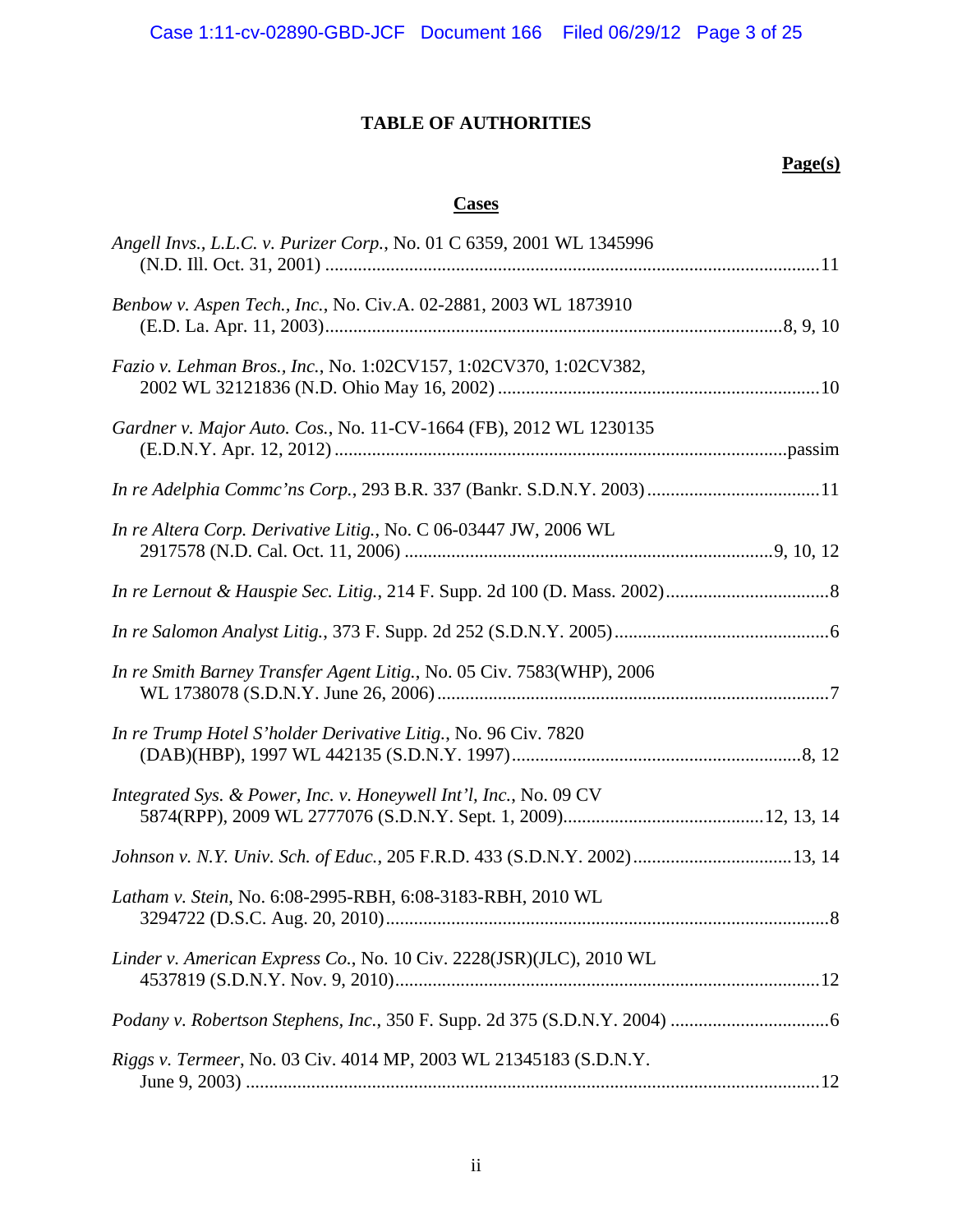| Sarantakis v. Frank Dominic Gruttadauria, No. 02 C 1609, 2002 WL           |  |  |  |
|----------------------------------------------------------------------------|--|--|--|
| Sedona Corp. v. Ladenburg Thalmann, No. 03 Civ. 3120 LTSTHK, 2005          |  |  |  |
| Spencer Trask Software & Info. Servs., LLC v. RPost Int'l Ltd., 206 F.R.D. |  |  |  |
| <i>Tobias Holdings, Inc. v. Bank United Corp., 177 F. Supp. 2d 162</i>     |  |  |  |
| <b>Statutes</b>                                                            |  |  |  |
|                                                                            |  |  |  |
| <b>Rules</b>                                                               |  |  |  |
|                                                                            |  |  |  |
| <b>Other Authorities</b>                                                   |  |  |  |
|                                                                            |  |  |  |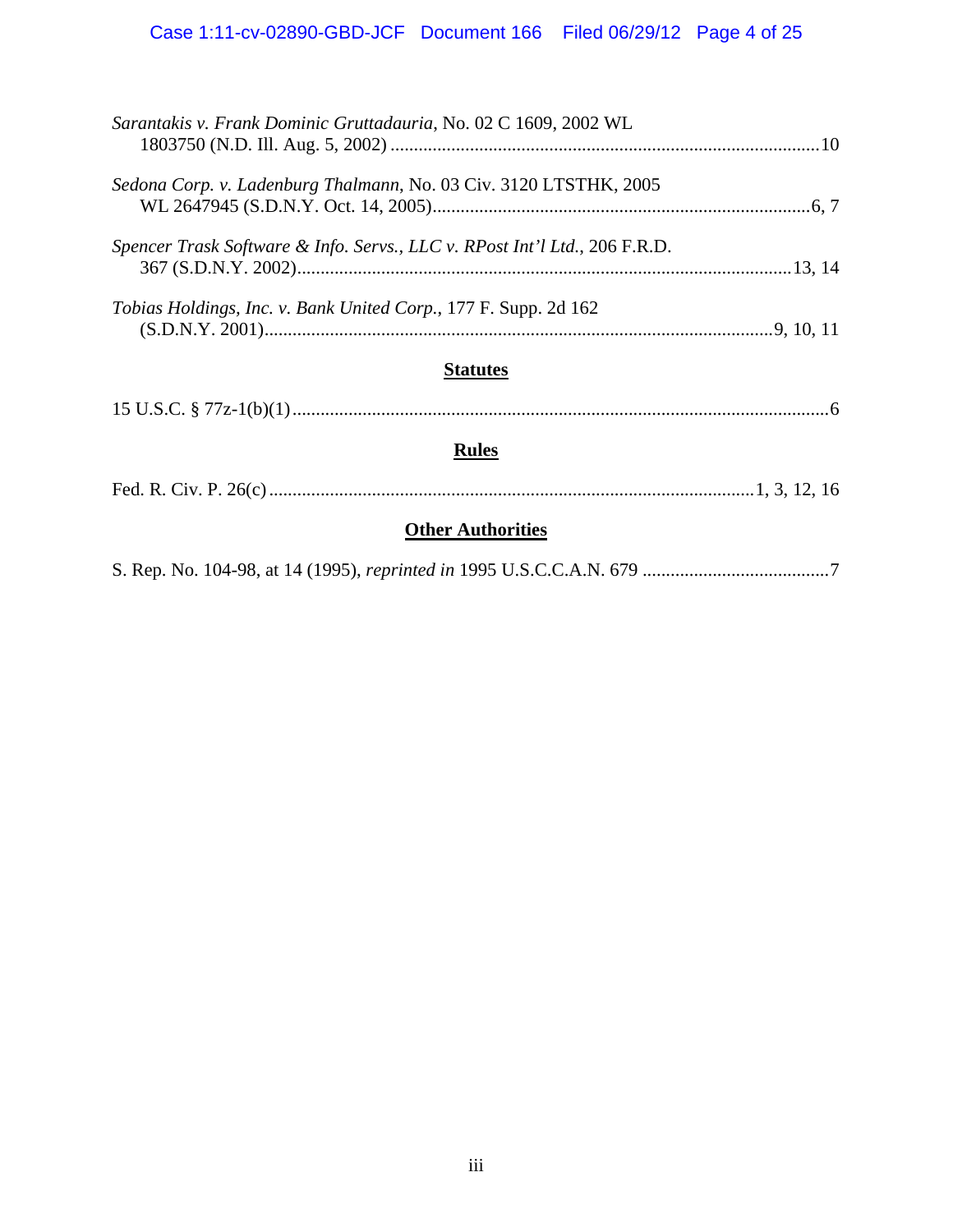Defendants UBS AG, Mortgage Asset Securitization Transactions, Inc. (together,

"UBS"), Morgan Stanley, Morgan Stanley & Co. Incorporated, Morgan Stanley Capital I Inc. (together, "Morgan Stanley"), Washington Mutual Mortgage Securities Corp. and WaMu Capital Corp. (together, "Washington Mutual")<sup>1</sup> (collectively, "Responding Defendants") respectfully submit this Memorandum of Law in Opposition to Plaintiffs' Motion to Commence Discovery from the Responding Defendants (the "Motion").

## **PRELIMINARY STATEMENT**

Plaintiffs' Motion should be denied because all discovery in this action is stayed under the Private Securities Litigation Reform Act ("PSLRA") during the pendency of motions to dismiss, which will be filed (in accordance with the schedule agreed to by the parties and soordered by this Court) just two weeks from now, on July 13, 2012. Plaintiffs' attempt to circumvent the PSLRA stay by arguing that they are only seeking to commence discovery against a subset of defendants as to whom Plaintiffs have asserted only state law claims is contrary to the plain text of the PSLRA, which stays all discovery in actions asserting federal securities claims, as this action indisputably does. Plaintiffs' Motion relies on a small number of non-binding decisions that are either inconsistent with or distinguishable from the overwhelming weight of authority which holds that the PSLRA stay precludes discovery in the circumstances presented here. Even if the PSLRA stay were held to be inapplicable, this Court should stay discovery pursuant to Rule 26(c) because commencing discovery against a subset of the defendants prior to this Court's consideration of motions to dismiss that may well result in the

<sup>&</sup>lt;sup>1</sup> Plaintiffs' motion requests discovery from Washington Mutual, Inc. ("WMI") (*see* Pls.' Br. 1 n.1), but WMI is not a defendant in this action (*see* Am. Compl. caption). As far as counsel for Washington Mutual Mortgage Securities Corp. and WaMu Capital Corp. are aware, WMI has not been served with any complaint in this action (although such counsel do not represent WMI). Moreover, WMI is currently in bankruptcy proceedings in the Bankruptcy Court for the District of Delaware and thus all claims against WMI must proceed in the bankruptcy court proceedings.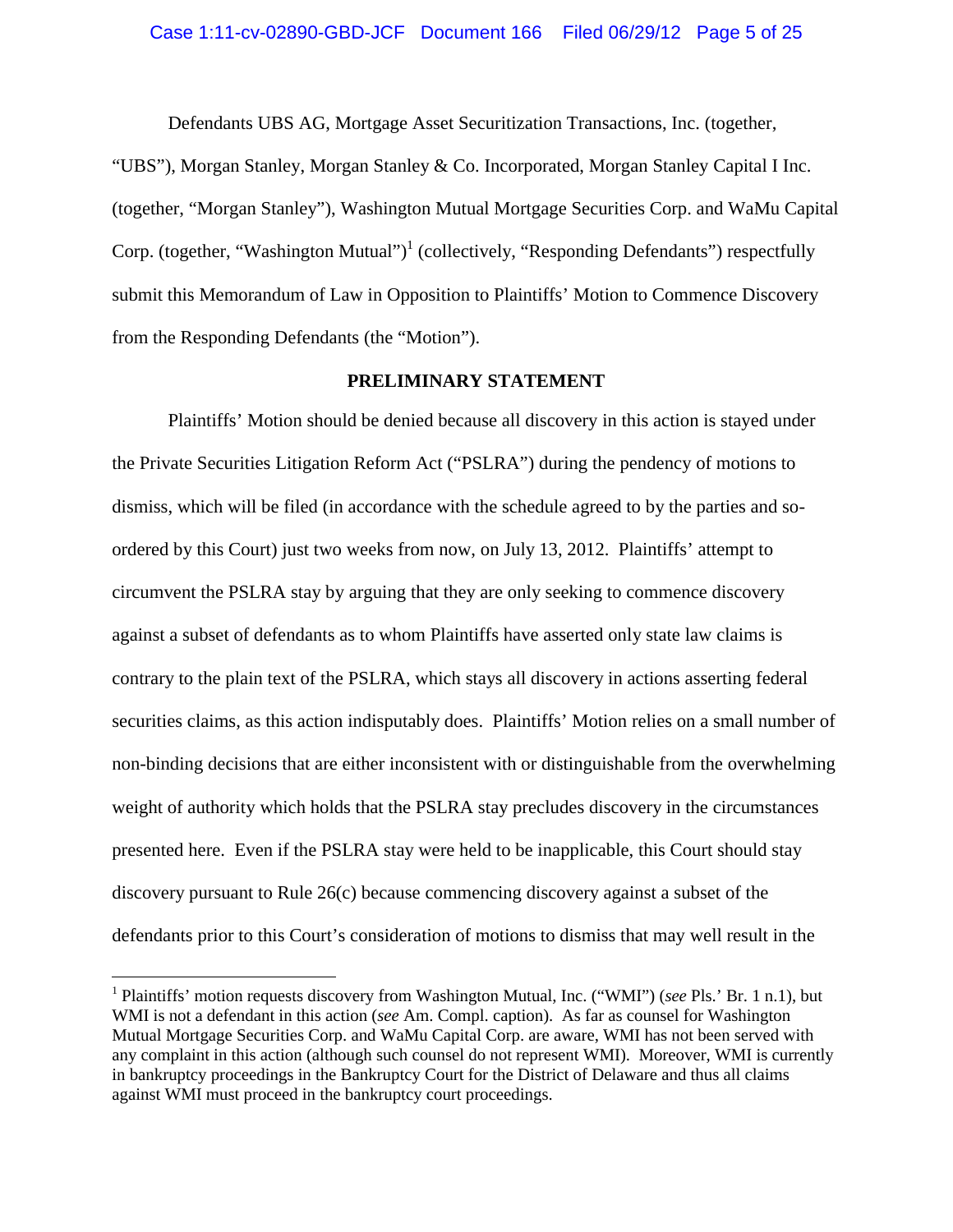#### Case 1:11-cv-02890-GBD-JCF Document 166 Filed 06/29/12 Page 6 of 25

complete dismissal of this action or a substantial narrowing of the claims asserted against the Responding Defendants would be highly inefficient and potentially a massive waste of the Court's and the parties' resources.

#### **The PLSRA Discovery Stay Applies**

This action clearly falls under the purview of the PSLRA because Plaintiffs' Amended Complaint alleges federal securities claims under the Securities Exchange Act of 1934. Consequently, the PSLRA's automatic stay of discovery bars Plaintiffs from seeking discovery on any claims alleged in the Amended Complaint pending this Court's resolution of the Responding Defendants' soon-to-be-filed motions to dismiss. Plaintiffs assert that the PSLRA stay does not preclude discovery on their state law claims against Responding Defendants because this Court has diversity jurisdiction over those claims. However, the availability of diversity jurisdiction does not alter the application of the PSLRA stay. Plaintiffs' assertion to the contrary finds no support in the plain text of the PSLRA and goes against the overwhelming weight of authority.

The PSLRA stay expressly provides that *all* discovery in any action falling under the PSLRA's purview is stayed during the pendency of any motion to dismiss, absent a lifting of the stay (which Plaintiffs here do not seek). Courts have expressly held that the PSLRA stay applies to state law claims in an action in which federal securities claims have also been alleged, irrespective of whether subject matter jurisdiction over the state law claims is based on diversity of citizenship. Indeed, courts have held that application of the PSLRA stay to state law claims is particularly proper where, as here, the plaintiff alleges common law fraud claims that arise out of the same operative facts as the plaintiff's federal securities claims. Plaintiffs provide no apposite authority for their argument that this Court should distinguish between different defendants and different claims in applying the stay, and nor does the PSLRA support such an approach.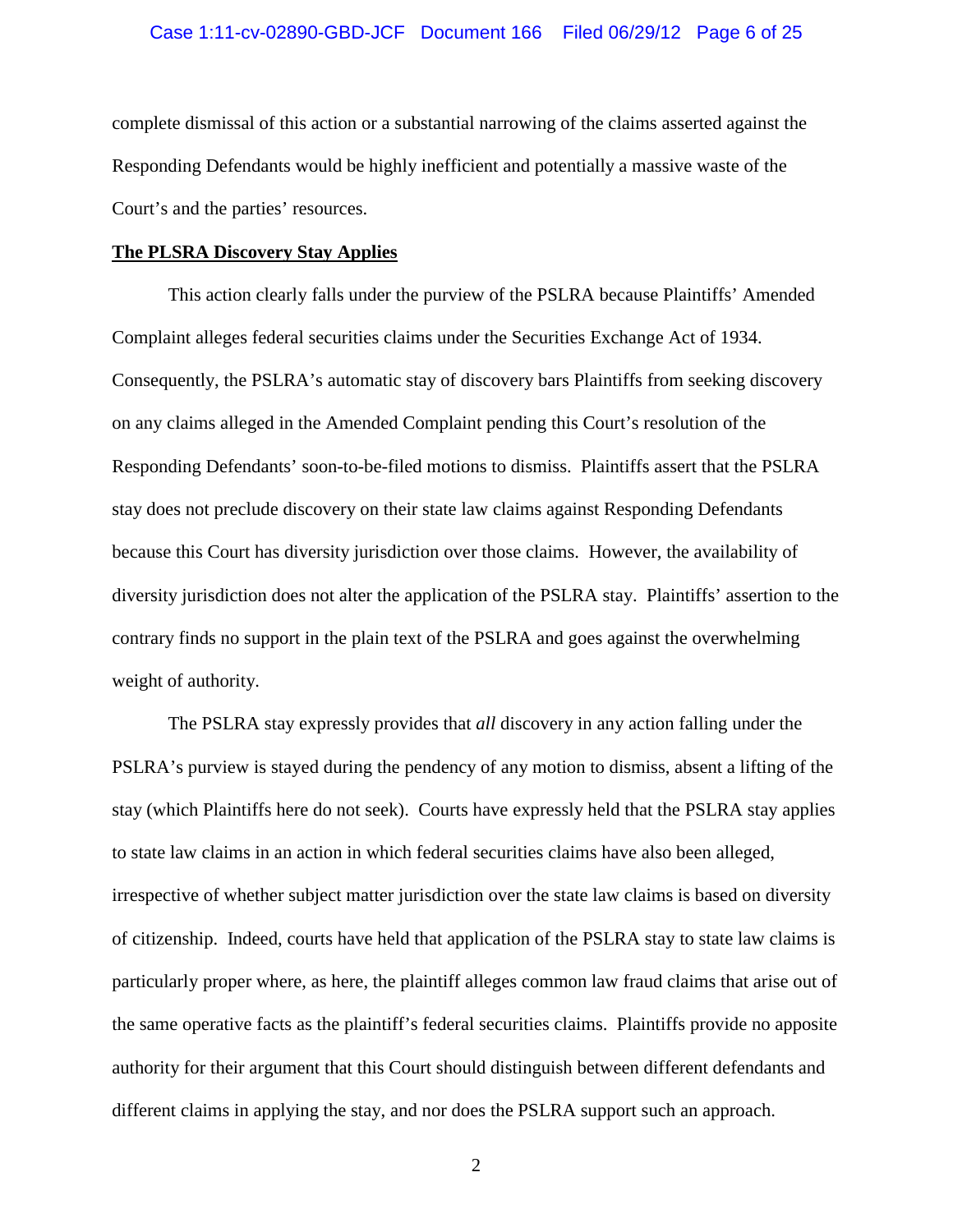#### **Discovery Should Also Be Stayed Pursuant To Rule 26(c)**

Even if the Court were to determine that the PSLRA's mandatory stay of discovery does not apply to Plaintiffs' claims against Responding Defendants, the Court should nonetheless exercise its discretion to grant a stay of discovery pursuant to Rule 26(c). Courts frequently stay discovery pending resolution of motions to dismiss to avoid the burden and expense of discovery that the decision may render unnecessary. This is particularly favored here because Responding Defendants have serious grounds for dismissal of Plaintiffs' Amended Complaint, including for failure to state a claim and for failure to satisfy applicable statutes of limitations. A stay of discovery pending the adjudication of motions to dismiss will avoid burdening Responding Defendants with expensive and potentially unnecessary discovery prior to this Court determining the legal sufficiency of Plaintiffs' Complaint, and will avoid burdening the parties and the Court with resolving discovery disputes on common issues before they become ripe as to all defendants.

A discretionary stay is also appropriate because Plaintiffs have not asserted that they will be prejudiced by a temporary stay of discovery as to the Responding Defendants. Responding Defendants have taken customary steps to preserve potentially relevant documents, and thus there is no prejudice to Plaintiffs from waiting until the Court rules on motions to dismiss prior to commencing discovery. Furthermore, Plaintiffs' insistence on immediately commencing discovery following the filing of their Amended Complaint and prior to the Court's determination whether its pleading states a claim is inconsistent with the lack of urgency Plaintiffs have displayed in prosecuting this action to date.

For these reasons and those explained in further detail below, Plaintiffs' Motion should be denied.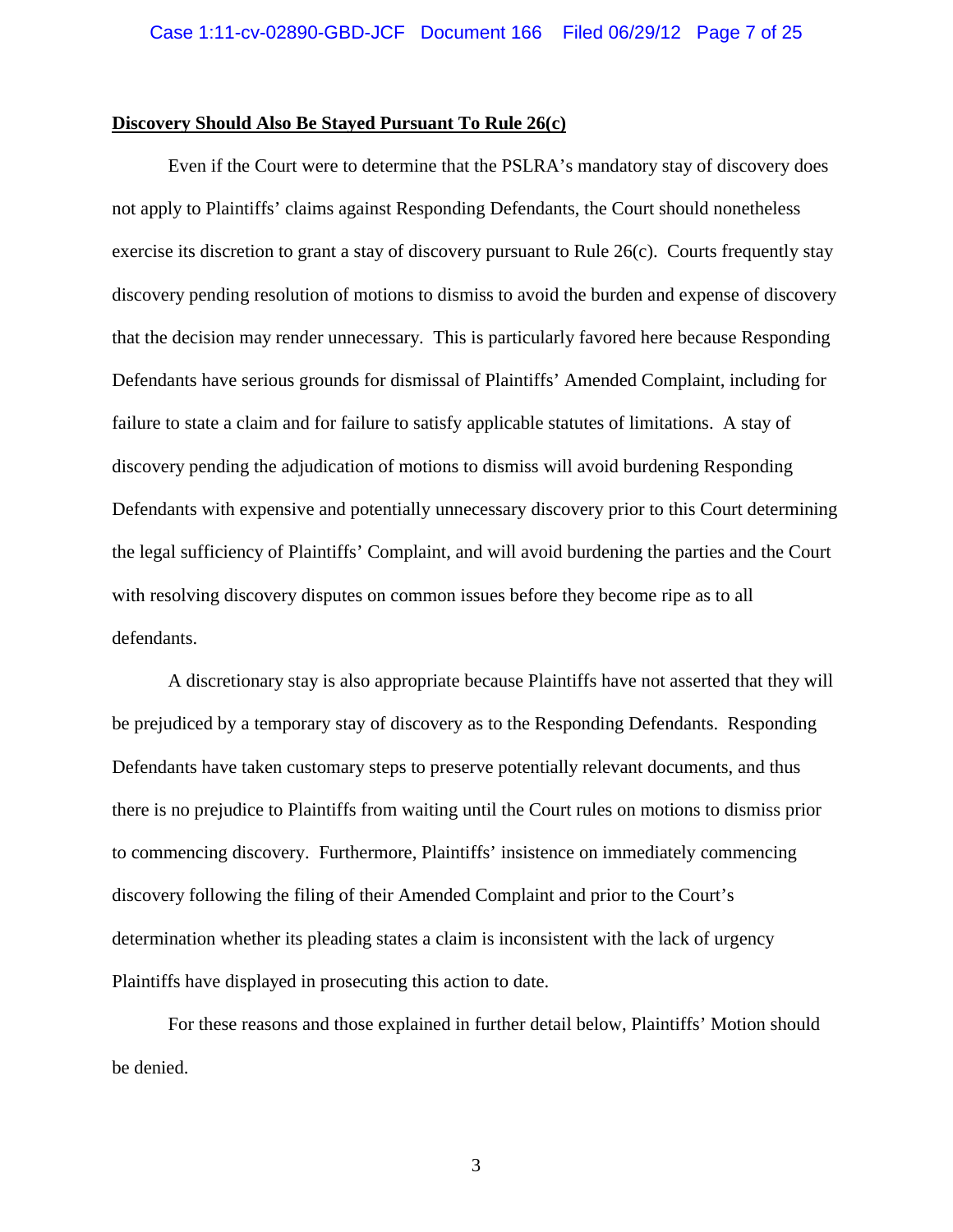#### **BACKGROUND**

On April 28, 2011, Plaintiffs commenced this action against numerous defendants alleging state common law and federal securities claims arising out of Plaintiffs' purchases of residential mortgage-backed securities ("RMBS") between 2005 and 2007. *See* Compl. ¶¶ 10- 41. In June 2011, Plaintiffs moved to consolidate this action with another action previously commenced by Plaintiffs, *The Union Central Life Insurance Co. et al. v. Credit Suisse Securities (USA), LLC, et al.*, No. 11 CIV 2327 (S.D.N.Y.), also pending before this Court. *See* Dkt. 52. Several defendants opposed Plaintiffs' consolidation motion and certain defendants moved to sever the clams against them. *See, e.g.*, Dkt. 96, 99, 101, 104, 105, 109. At a February 8, 2012 conference, the Court denied without prejudice the motions to consolidate and to sever. *See*  Wood Decl. Ex. B, at 3:21-4:1.

On March 14, 2012, Plaintiffs' counsel wrote letters to counsel for certain of the defendants, including the Responding Defendants, enclosing Plaintiffs' proposed requests for the production of documents and asserting that "document discovery with respect to [each defendant] should appropriately commence at this juncture." Wood Decl. Ex. C, at 1. On March 19, 2012, counsel for defendants who received such letters wrote in unified response, objecting to Plaintiffs' attempt to commence discovery because the PSLRA stay precludes Plaintiffs from seeking discovery at this stage of the proceedings, including on their state law claims. Wood Decl. Ex. A, at 1 (citation omitted).

On April 11, 2012, Plaintiffs requested that the April 20, 2012 deadline for filing their amended complaint (which had been agreed to by the parties and so-ordered by the Court on February 27, 2012) be further extended to May 4, 2012, which defendants assented to and this Court so-ordered. *See* Dkt. 141. Over a year after commencing this action, and almost three months after denial of their consolidation motion, Plaintiffs filed their Amended Complaint on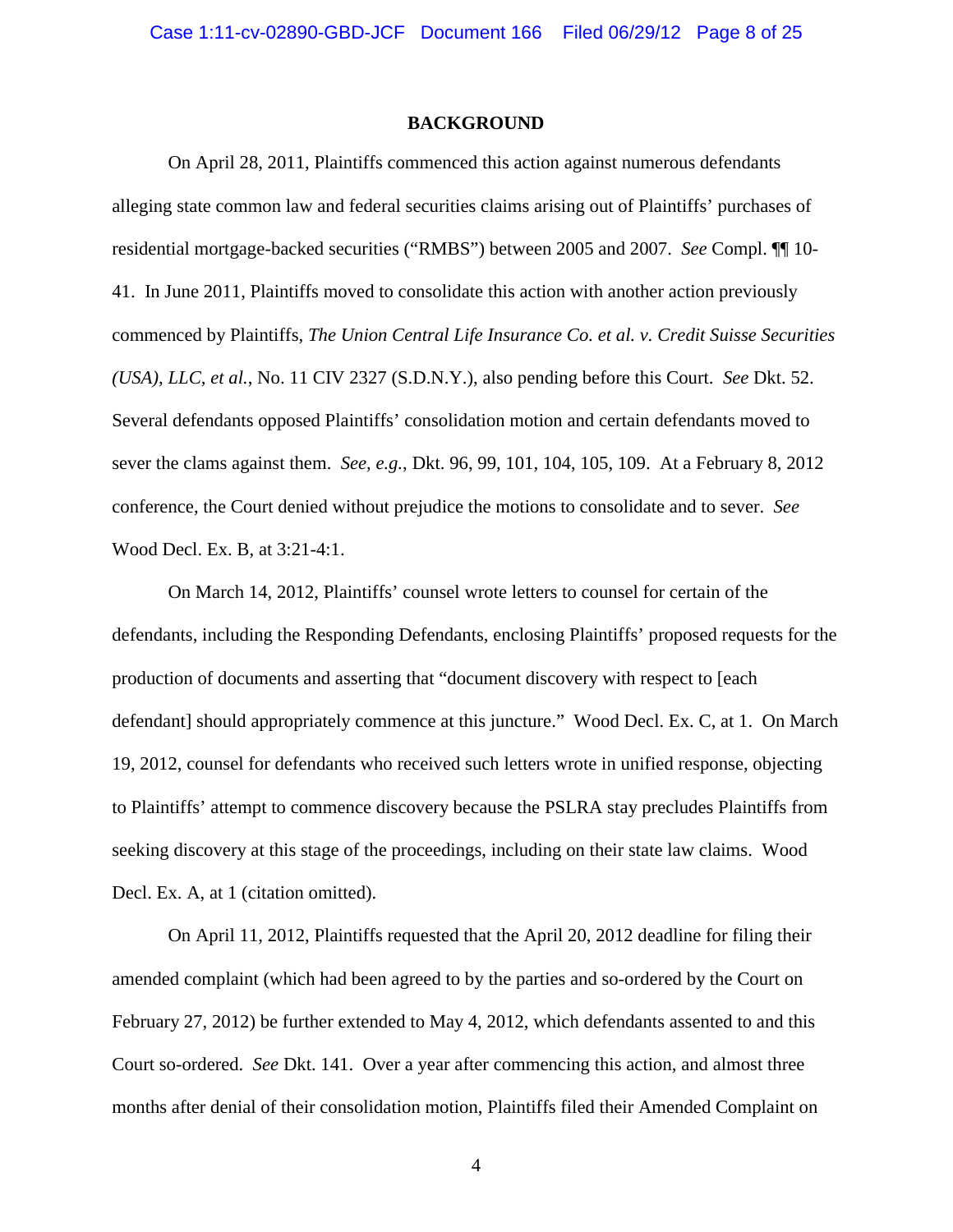May 4, 2012, alleging substantially the same common law and federal securities claims against the defendants as were asserted in their original Complaint. *See* Dkt. 146. A chart listing the causes of action and the defendants against whom they are asserted is attached hereto as Appendix A.

Despite having failed to demonstrate any urgency in prosecuting this action, which concerns securities Plaintiffs purchased between five and seven years ago, on June 1, 2012, Plaintiffs filed the instant Motion seeking to immediately commence discovery against 7 of the 31 named defendants: (i) Morgan Stanley, (ii) Morgan Stanley & Co. Inc., (iii) Morgan Stanley Capital I Inc., (iv) Washington Mutual Mortgage Corp., (v) WaMu Capital Corp., (vi) Mortgage Asset Securitization Transactions, Inc., and (vii) UBS  $AG<sup>2</sup>$  The Motion seeks to compel the Responding Defendants to produce documents responsive to 41 separate document requests concerning a broad range of topics for an eight-year period between January 1, 2004, and the present. Wood Decl. Ex. D, at 9. Plaintiffs seek, among other things, production of documents related to the securitizations on which the Responding Defendants are being sued; the loans backing the certificates Plaintiffs purchased in those securitizations; Responding Defendants' knowledge concerning the loan originators' origination practices; the representations and warranties in the prospectus supplements and registration statements for the securitizations; the actual and expected performance of Plaintiffs' certificates; the market value of the certificates; the credit ratings for the certificates; and due diligence concerning the certificates. *See* Wood

 $^{2}$  As the motions to dismiss will show, UBS AG is not alleged to have had (and did not have) any involvement in the offerings or the certificates purchased by Plaintiffs.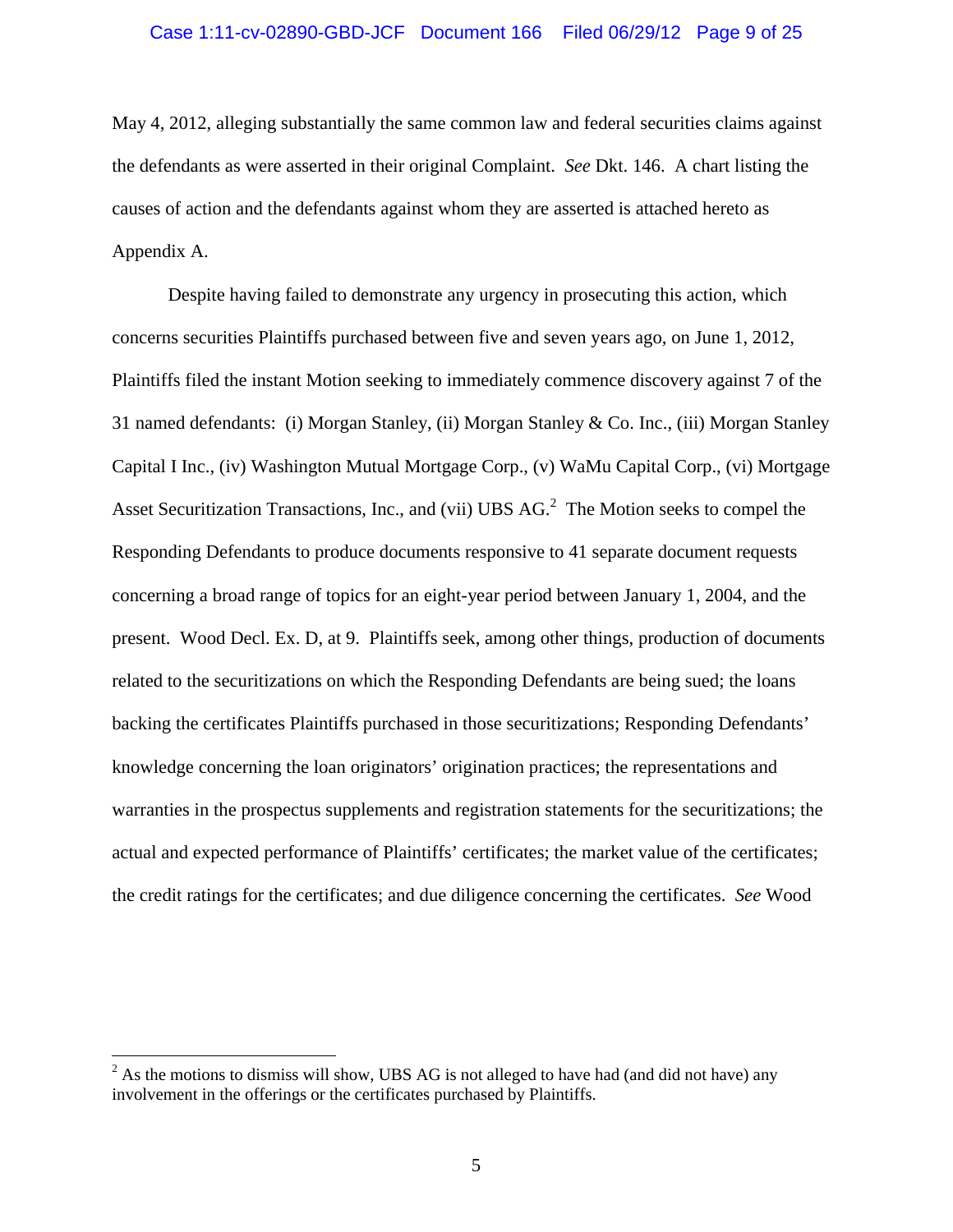Decl. Ex. D; Pls.' Br. 4 n.4 (confirming that Plaintiffs are seeking discovery related to Doc. Req. Nos. 1, 7-18, 22, 24, 27-29, 31-39, 42-47, 49-50, 52-53, 55-58).<sup>3</sup>

### **ARGUMENT**

# **I. The PSLRA's Automatic Discovery Stay Precludes Plaintiffs From Seeking Discovery Prior To Disposition Of Responding Defendants' Motions To Dismiss**

## **A. The Plain Terms Of The PSLRA Preclude Commencement Of Discovery**

The PSLRA provides, in relevant part, that "in any private action arising under [the federal securities laws], all discovery and other proceedings shall be stayed during the pendency of any motion to dismiss." 15 U.S.C. § 77z-1(b)(1). The PSLRA's automatic stay provision "creat[es] a strong presumption that *no* discovery should take place until a court has affirmatively decided that a complaint *does* state a claim under the securities laws, by denying a motion to dismiss." *Podany v. Robertson Stephens, Inc.*, 350 F. Supp. 2d 375, 378 (S.D.N.Y. 2004); *see also Sedona Corp. v. Ladenburg Thalmann*, No. 03 Civ. 3120 LTSTHK, 2005 WL 2647945, at \*3 (S.D.N.Y. Oct. 14, 2005) ("[T]here is no ambiguity in the plain language of the PSLRA's stay provision; the automatic stay applies while 'any motion to dismiss' is pending[.]"). Consistent with the strong presumption that all discovery should be stayed pending the resolution of any motions to dismiss, "courts have broadly construed the scope of the [PSLRA] stay provision" to ensure that this provision serves its legislative purpose, including "'avoid[ing] saddling defendants with the burden of discovery'" in cases, such as this one, that may be dismissed or substantially limited after motions to dismiss are decided. *Gardner v. Major Auto. Cos.*, No. 11-CV-1664 (FB), 2012 WL 1230135, at \*3 (E.D.N.Y. Apr. 12, 2012) (citation omitted); *see also In re Salomon Analyst Litig.*, 373 F. Supp. 2d 252, 254 (S.D.N.Y.

<sup>&</sup>lt;sup>3</sup> If Plaintiffs' Amended Complaint survives dismissal and Responding Defendants are required to respond to Plaintiffs' document requests, they anticipate objecting to many of the requests on various grounds, including, among other things, on the grounds that they are overbroad and unduly burdensome.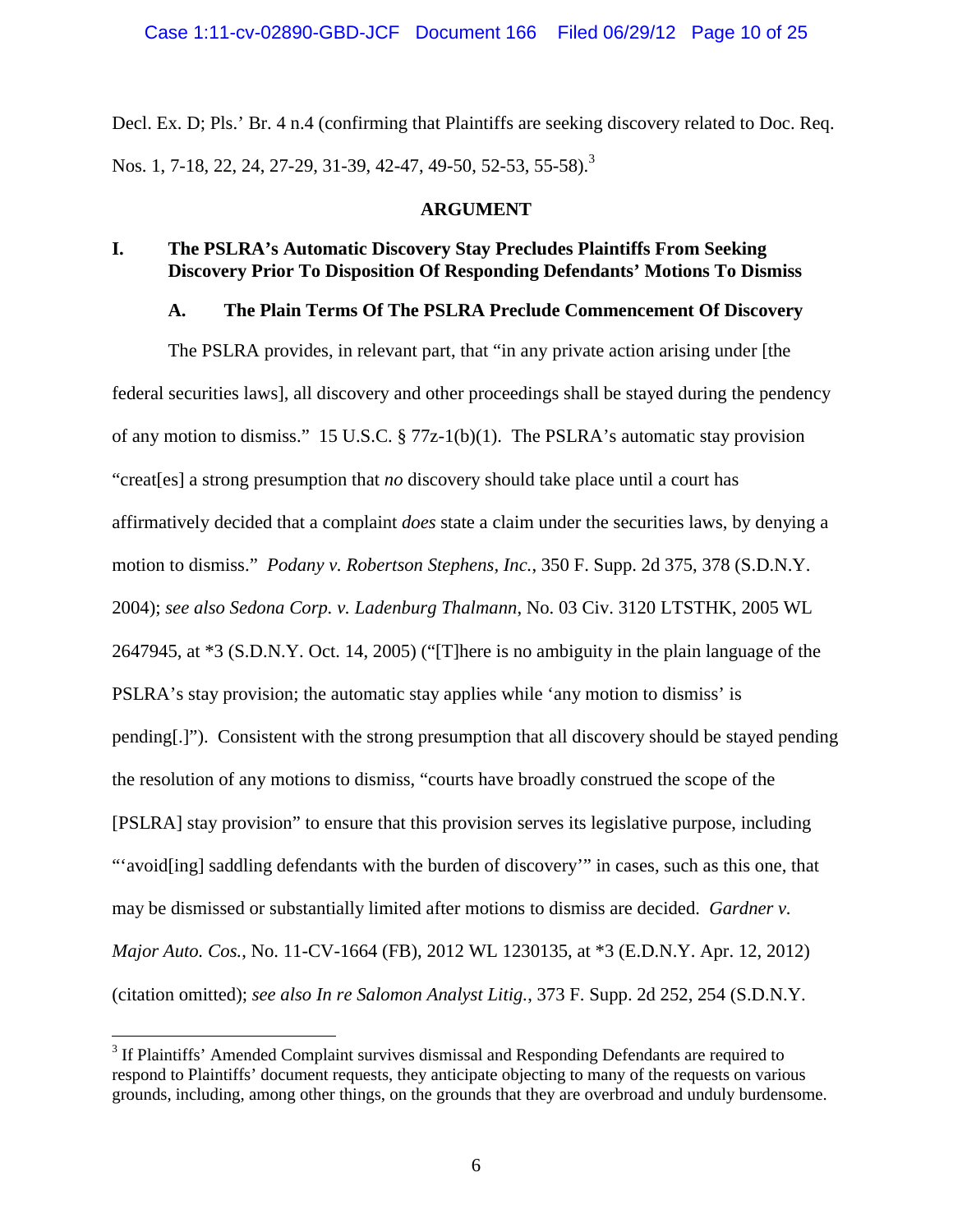#### Case 1:11-cv-02890-GBD-JCF Document 166 Filed 06/29/12 Page 11 of 25

2005) ("The purpose of the [PSLRA] stay is to prevent abusive, expensive discovery . . . by postponing discovery until 'after the Court has sustained the legal sufficiency of the complaint.'" (quoting S. Rep. No. 104-98, at 14 (1995), *reprinted in* 1995 U.S.C.C.A.N. 679, 693)).

In construing the PSLRA's stay provision, courts have held that it bars plaintiffs from seeking discovery on state law securities and non-securities claims in an action that also includes federal securities claims prior to a ruling on motions to dismiss because "the stay applies to 'all discovery' in any 'action' under the PSLRA's purview." *In re Smith Barney Transfer Agent Litig.*, No. 05 Civ. 7583(WHP), 2006 WL 1738078, at \*3 (S.D.N.Y. June 26, 2006). Here, there is no question that this action falls under the PSLRA's purview because Plaintiffs' Amended Complaint "alleges claims for [the] violation of the federal securities laws (specifically Sections 10(b), 20(a) and 20(b) of the Exchange Act) against some . . . defendants." Pls.' Br. 3; *see also* Am. Compl. ¶¶ 837-860.

Plaintiffs nonetheless argue that the PSLRA stay does not preclude discovery on their common law claims against Responding Defendants prior to the resolution of motions to dismiss because Plaintiffs have not asserted any federal securities claims against Responding Defendants. This argument ignores that the PSLRA stay bars discovery on all claims asserted in any action falling under the purview of the PSLRA because "the PSLRA stay provision expressly applies to federal securities *actions* (not claims) arising under [the federal securities laws]." *Gardner*, 2012 WL 1230135, at \*4. Indeed, courts have held that under the PSLRA's stay provision "discovery should be stayed as to all defendants, even though motions to dismiss were filed by only some of the defendants." *Sedona Corp.*, 2005 WL 2647945, at \*3 (listing cases).

Plaintiffs' argument that application of the PSLRA stay should be evaluated separately as to each defendant also finds no support in the text of the PSLRA or the case law. *See* Pls.' Br. 6- 7. Indeed, the only cases Plaintiffs cite in support of this proposition are cases in which courts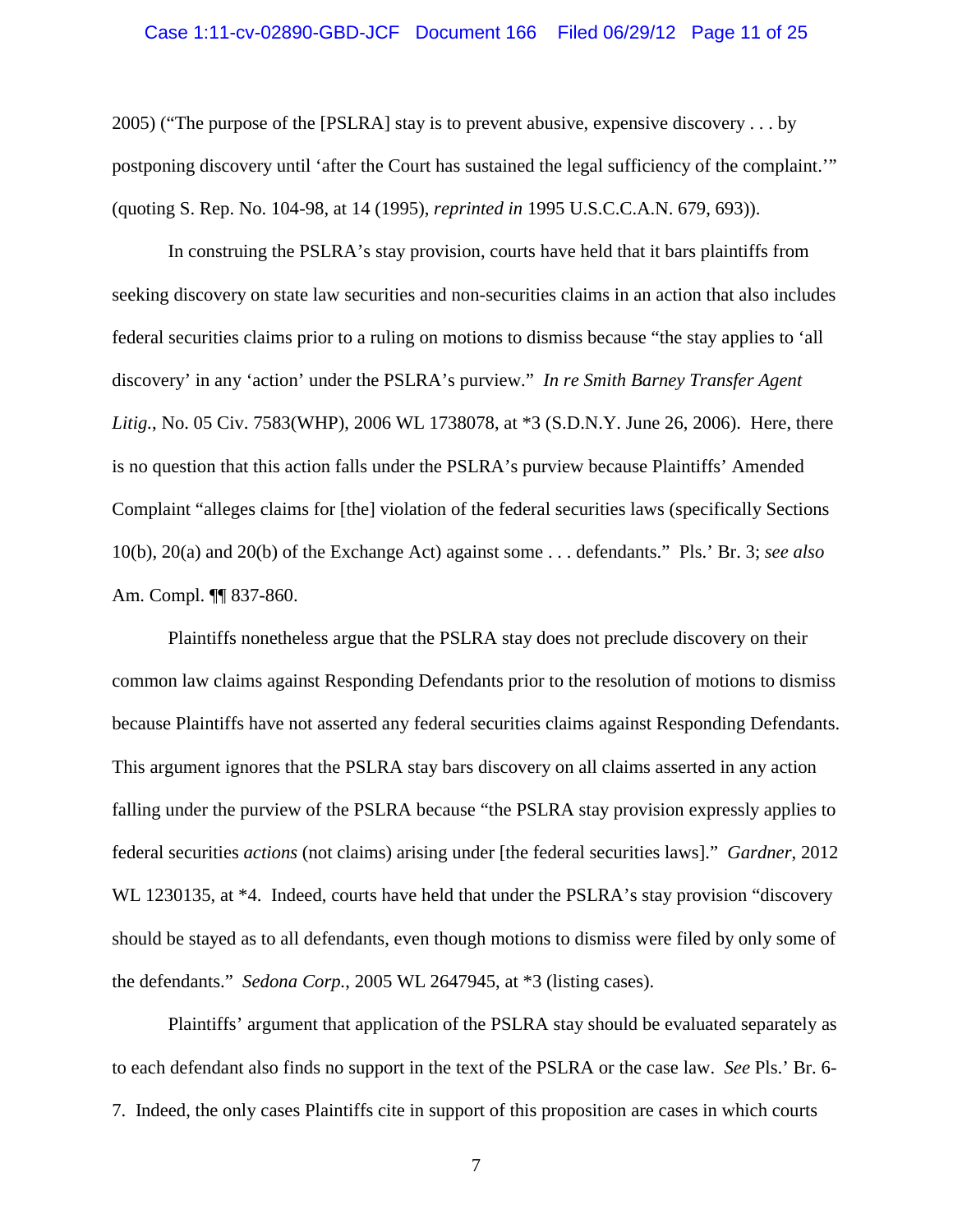#### Case 1:11-cv-02890-GBD-JCF Document 166 Filed 06/29/12 Page 12 of 25

allowed plaintiffs to commence discovery with respect to their claims against certain defendants only *after denying those defendants' motions to dismiss*. *See In re Lernout & Hauspie Securities Litigation*, 214 F. Supp. 2d 100, 106-07 (D. Mass. 2002); *Latham v. Stein*, No. 6:08-2995-RBH, 6:08-3183-RBH, 2010 WL 3294722, at \*3 (D.S.C. Aug. 20, 2010). Such cases are plainly inapposite here because Responding Defendants' motions to dismiss have not been denied.<sup>4</sup>

## **B. The Availability Of Diversity Jurisdiction Does Not Permit Discovery On Plaintiffs' State Law Claims**

Plaintiffs argue that they should be permitted to commence discovery against Responding Defendants because their state law claims "are grounded in diversity jurisdiction and [are] actionable independently from any alleged federal securities claims." Pls.' Br. 2. This argument is meritless. State law claims asserted in an action in which federal securities claims are also asserted are not exempt from the PSLRA stay simply because a court has independent diversity jurisdiction over the state law claims: "There is simply nothing in either the text or the legislative history of the PSLRA that suggests that Congress intended to except federal securities actions in which there happens to be both diversity of citizenship and pendent state law claims." *In re Trump Hotel S'holder Derivative Litig.*, No. 96 Civ. 7820 (DAB)(HBP), 1997 WL 442135, at \*2 (S.D.N.Y. 1997); *see also Benbow v. Aspen Tech., Inc.*, No. Civ.A. 02-2881, 2003 WL 1873910, at \*3 (E.D. La. Apr. 11, 2003) (holding that the PSLRA's automatic stay provision applies to plaintiffs' state law claims because plaintiffs "chose to . . . claim a violation of federal securities laws"); *Gardner*, 2012 WL 1230135, at \*5 ("[T]he discovery stay also applies to

<sup>&</sup>lt;sup>4</sup> Plaintiffs' request to commence discovery against UBS AG and Mortgage Asset Securitization Transactions, Inc. should be denied for the additional reason that Plaintiffs' Amended Complaint appears to assert federal securities claims against those very same entities. *See* Am. Compl. ¶¶ 58-62 (defining "UBS" to include UBS AG and Mortgage Asset Securitization Transactions, Inc., in addition to UBS Securities LLC); *id.* **¶** 850, 858 (alleging that "UBS" violated Sections 20(a) and 20(b) of the Securities Exchange Act).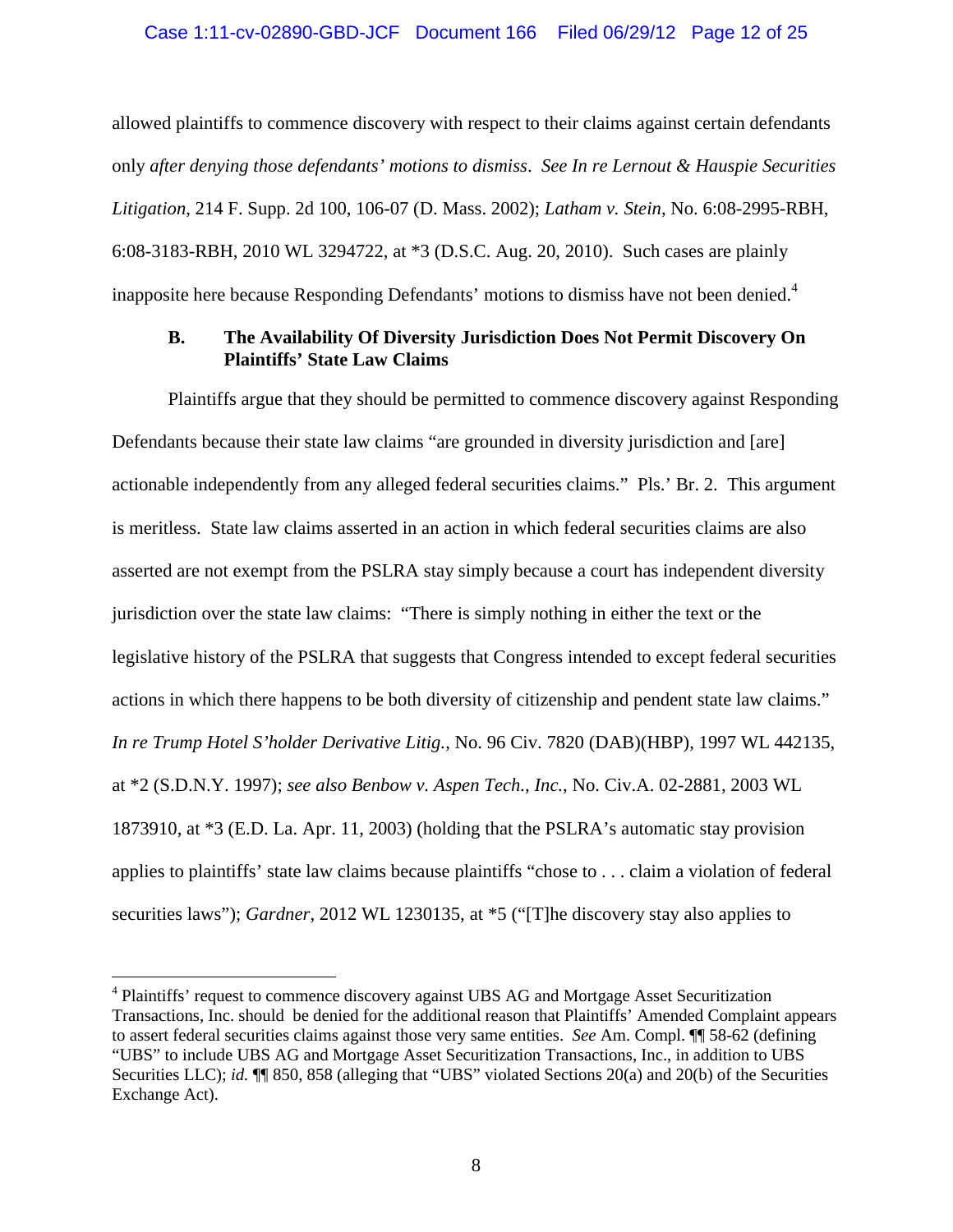#### Case 1:11-cv-02890-GBD-JCF Document 166 Filed 06/29/12 Page 13 of 25

plaintiffs' state law diversity claims. Where, as here, a private action arises under the federal securities laws, the PSLRA plainly calls for a stay of '*all* discovery and other proceedings,' with no exception carved out for situations also involving non-fraud claims grounded in diversity jurisdiction.").

Applying the PSLRA stay to state law claims for which a court has independent diversity jurisdiction is especially proper where the plaintiff's state law and federal securities claims arise out of the same operative facts and thus will generally involve the same discovery. *See, e.g.*, *Benbow*, 2003 WL 1873910, at \*5; *In re Altera Corp. Derivative Litig.*, No. C 06-03447 JW, 2006 WL 2917578, at \*1 (N.D. Cal. Oct. 11, 2006). Here, Plaintiffs' state law and federal securities claims clearly arise out of the same operative facts because these claims are premised on Plaintiffs' assertion that "Plaintiffs purchased the subject RMBS while relying on defendants' false and misleading statements and omissions regarding the quality of the underlying loans and the loan underwriting standards that had been used to screen and select the mortgage loans deposited into the RMBS trusts," and that each named defendant "knew or recklessly disregarded the falsity of their material misstatements when selling these RMBS to Plaintiffs." Pls.' Br. 2; *see also* Am. Compl. ¶¶ 815-60 (Counts I-VI) (stating that Plaintiffs "repeat[ ] and reallege[ ] the [same] allegations above as if fully set forth herein" to assert state law and federal securities claims).

Plaintiffs' assertion that the PSLRA stay is inapplicable to state law claims asserted in actions arising under the federal securities laws is premised primarily on one district court decision, *Tobias Holdings, Inc. v. Bank United Corp.*, 177 F. Supp. 2d 162 (S.D.N.Y. 2001), which is not binding on this Court and that other courts have criticized or declined to follow. *See Gardner*, 2012 WL 1230135, at \*5 ("[T]his Court respectfully disagrees with the reasoning set forth in *Tobias*, and . . . finds that the text of the PSLRA supports a stay of discovery as to each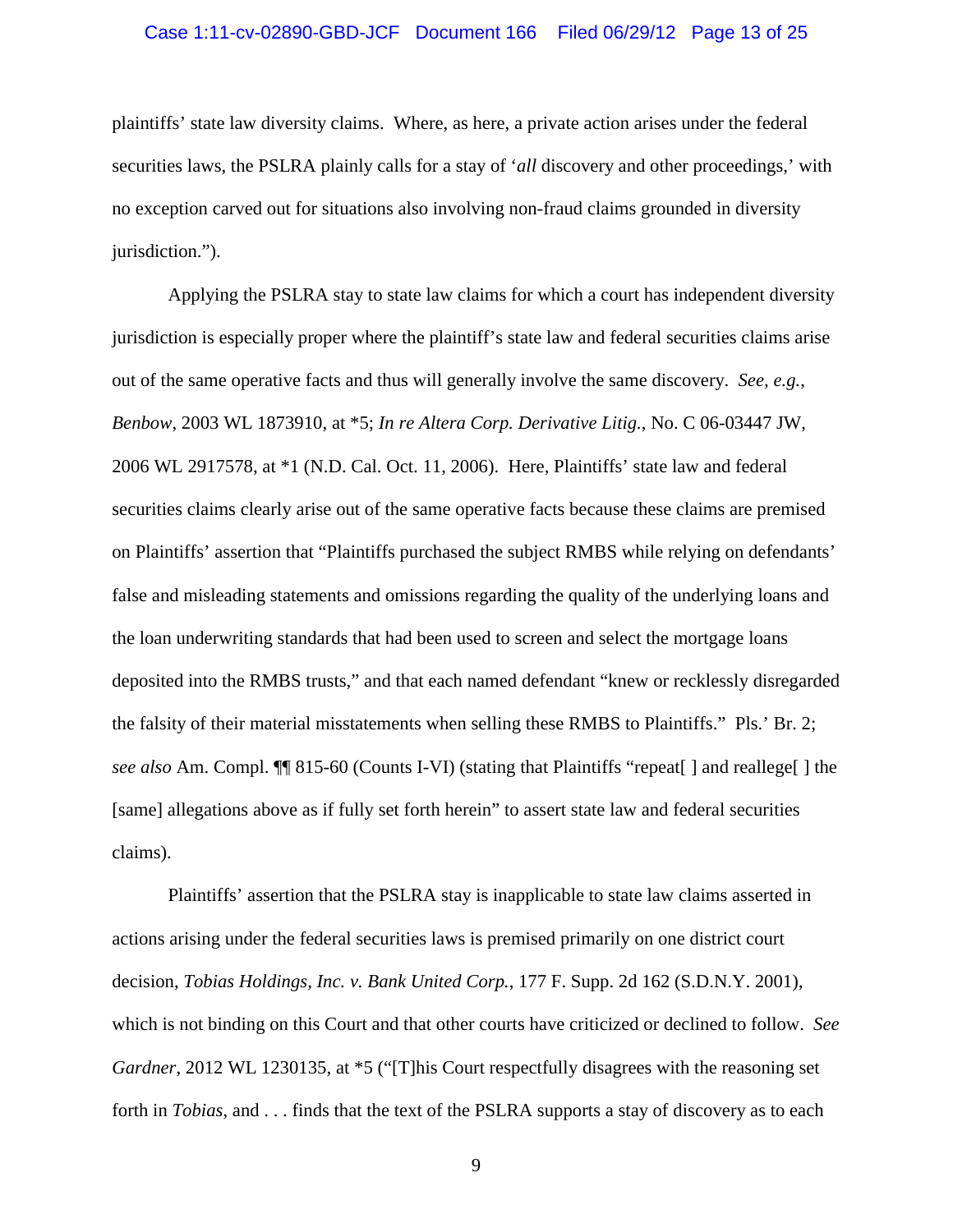### Case 1:11-cv-02890-GBD-JCF Document 166 Filed 06/29/12 Page 14 of 25

of plaintiffs' claims."); *see generally Sarantakis v. Frank Dominic Gruttadauria*, No. 02 C 1609, 2002 WL 1803750, at \*4 (N.D. Ill. Aug. 5, 2002) (holding that *Tobias* did not support the conclusion that the PSLRA was inapplicable to the plaintiff's state law claims "even if the Court presumes [the] reasoning [in *Tobias*] is sound"); *Benbow*, 2003 WL 1873910, at \*5 (holding that *Tobias* did not render the PSLRA's stay provision inapplicable to state law claims even "[a]ssuming *arguendo* that the rationale underpinning the holding of the *Tobias Holdings* case stands on firm ground"). $5$ 

In addition to being contrary to the weight of authority, *Tobias* is wholly inapposite because "the narrow question presented [in *Tobias* was] whether the PSLRA stays discovery with respect to [the] plaintiff's non-fraud state law claims where jurisdiction over such claims is based on diversity of citizenship." 177 F. Supp. 2d at 164-65. Here, unlike in *Tobias*, Plaintiffs are seeking discovery on state law fraud claims. *See* Am. Compl. ¶¶ 815-27 (alleging "[c]ommon [l]aw [f]raud [a]gainst [a]ll [d]efendants"); *id.* ¶¶ 828-31(alleging unjust enrichment claim based on the defendants' purported fraudulent acts); *id.* ¶¶ 832-36 (alleging that defendants aided and abetted each other's purported fraudulent conduct).<sup>6</sup> Moreover, unlike here, the state

<sup>5</sup> Plaintiffs also rely on *Fazio v. Lehman Brothers, Inc.*, No. 1:02CV157, 1:02CV370, 1:02CV382, 2002 WL 32121836 (N.D. Ohio May 16, 2002), to argue that the PSLRA does not bar discovery on state law claims where independent diversity jurisdiction exists over such claims. Like *Tobias*, courts have criticized the reasoning in *Fazio* and declined to follow its holding. *See, e.g.*, *Sarantakis,* 2002 WL 1803750, at \*4 ("*Fazio* is in conflict with the majority of other courts that have examined the PSLRA's mandatory stay provision and appears to disregard the language of the statute."); *Benbow*, 2003 WL 1873910, at \*5 ("The *Fazio* case appears to be in conflict with the overwhelming majority view. Moreover, the decision ignores the clear and precise language of the [PSLRA], which requires [a] stay of all discovery and other proceedings pending the determination of the sufficiency of the plaintiff's pleadings[.]").

<sup>6</sup> Notably, the plaintiff in *Tobias*, unlike Plaintiffs here, did not seek discovery on its state law fraud claims even though jurisdiction over these claims was based on diversity of citizenship. 177 F. Supp. 2d at 164, 169; *see also In re Altera Corp.*, 2006 WL 2917578, at \*1 (holding that *Tobias* was "inapposite" because "[*Tobias*] stands for the proposition that the PSLRA discovery stay does not apply to non-fraud state law claims"); *Gardner*, 2012 WL 1230135, at \*5 (noting that "the plaintiff [in *Tobias*] did not seek *(footnote cont. next page)*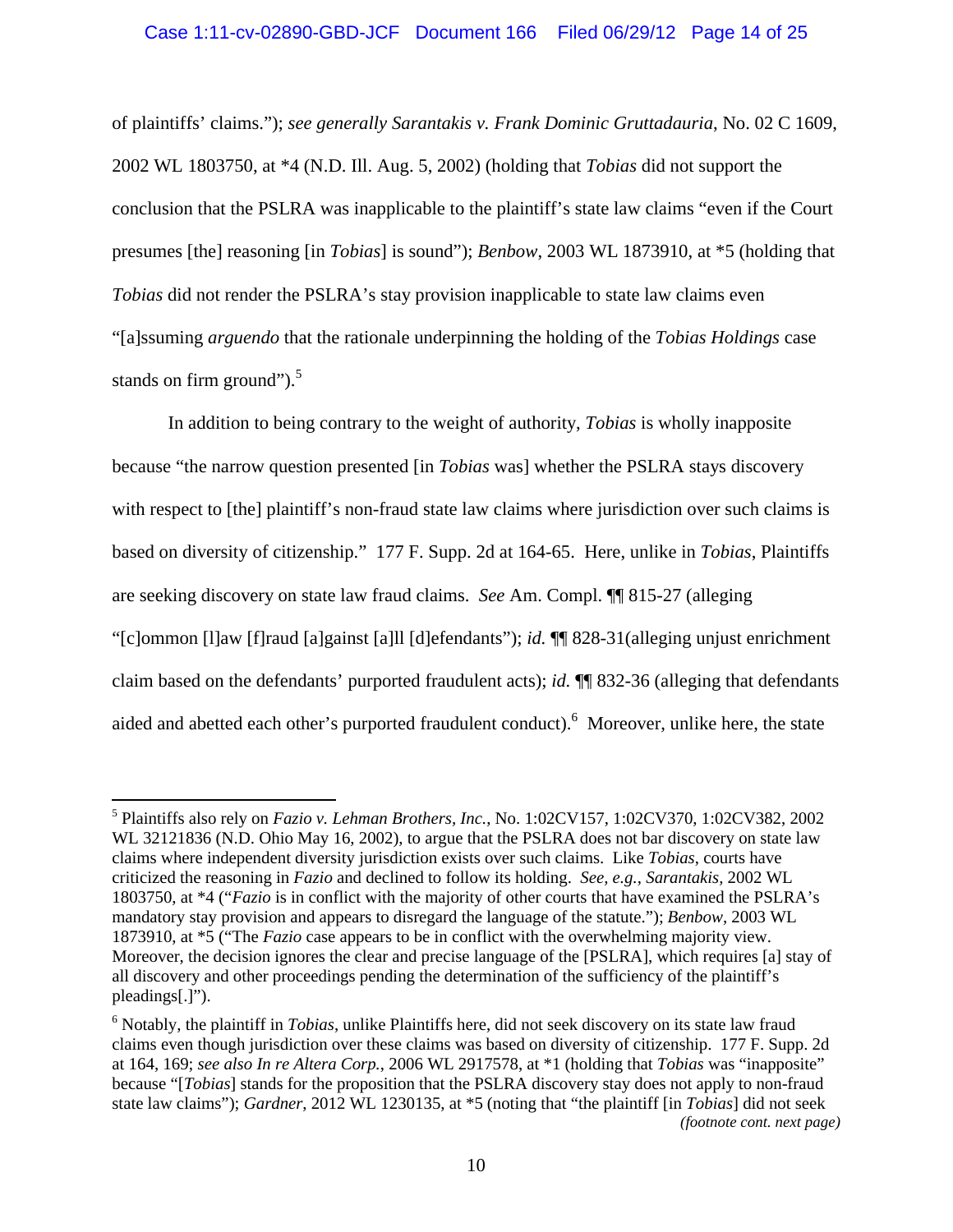#### Case 1:11-cv-02890-GBD-JCF Document 166 Filed 06/29/12 Page 15 of 25

law claims for which discovery was allowed in *Tobias* were contract and tortious interference claims which the court characterized as being "separate and distinct" from the plaintiff's federal securities claims. 177 F. Supp. 2d at 166-68. As noted above, Plaintiffs' common law claims against Responding Defendants are hardly "separate and distinct" from Plaintiffs' federal securities claims in this action. To the contrary, Plaintiffs' fraud claims are based on the same operative facts as its federal securities claims and are likely to involve essentially the same discovery.

Indeed, another of the cases cited by Plaintiffs, *Angell Investments, L.L.C. v. Purizer Corp.*, No. 01 C 6359, 2001 WL 1345996 (N.D. Ill. Oct. 31, 2001), makes clear that *Tobias* does not support Plaintiffs' position. In *Angell*, the court expressly rejected Plaintiffs' reading of *Tobias* in holding that *Tobias* "does not stand for the proposition that if the basis of federal jurisdiction over state law claims could be found in diversity of citizenship, even where the state claims are closely tied to the federal claims, the PSLRA's discovery stay does not apply." *Id.* at \*2. Rather, *Tobias* "stands for the proposition that state law claims that are distinct from the federal securities claims . . . are not subject to the discovery stay." *Id.* Based on this reading of *Tobias*, the court reversed its prior decision allowing the plaintiffs to commence discovery and held that the PSLRA's stay provision precluded any discovery prior to a ruling on the motion to dismiss even though the court could have invoked diversity jurisdiction over the plaintiffs' state law claims. *Id*.

Plaintiffs' assertion that applying the PSLRA stay to their state law clams against Responding Defendants would penalize Plaintiffs for efficiently asserting all of their claims in a single action also fails. *See* Pls.' Br. 7. "Having chosen to invoke [the federal securities laws in

and the court did not order discovery on . . . plaintiff's common law fraud claim"); *In re Adelphia Commc'ns Corp.*, 293 B.R. 337, 355-56 (Bankr. S.D.N.Y. 2003) (same).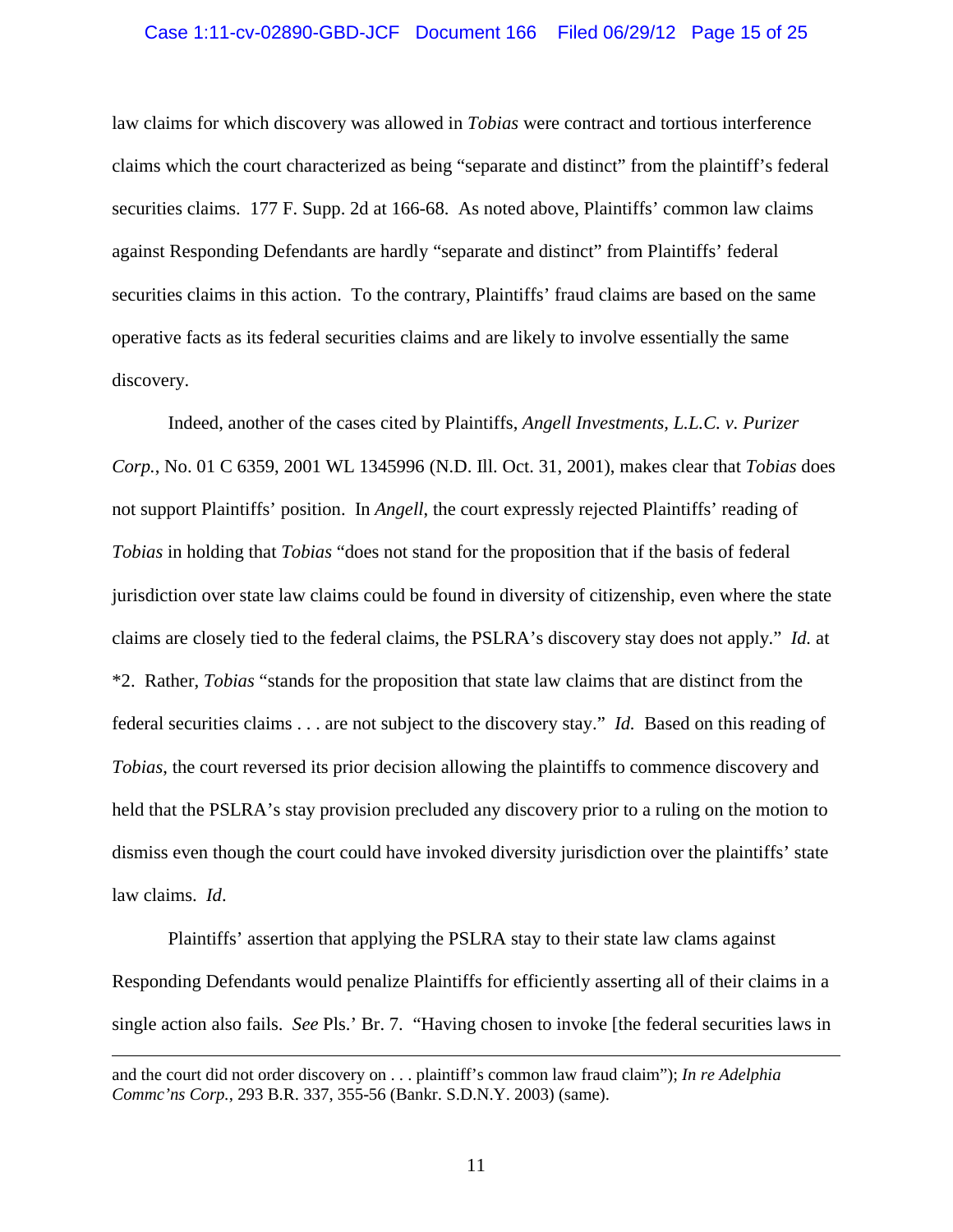#### Case 1:11-cv-02890-GBD-JCF Document 166 Filed 06/29/12 Page 16 of 25

this action], plaintiffs are necessarily subject to the PSLRA" given that "[t]here is simply nothing in either the text or the legislative history of the PSLRA that suggests that Congress intended to except federal securities actions in which there happens to be both diversity of citizenship and pendent state law claims." *In re Trump*, 1997 WL 442135, at \*2.

Finally, Plaintiffs' argument that the PSLRA stay is inapplicable to their state law claims against Responding Defendants because this is an individual action, rather than a class action, has no merit. The PSLRA stay does not distinguish between individual actions and class actions, and courts have repeatedly held that it applies equally to both. *See, e.g.*, *id*. at \*1; *Riggs v. Termeer*, No. 03 Civ. 4014 MP, 2003 WL 21345183, at \*1 (S.D.N.Y. June 9, 2003); *In re Altera Corp.*, 2006 WL 2917578, at \*1; *Linder v. American Express Co.*, No. 10 Civ. 2228(JSR)(JLC), 2010 WL 4537819, at \*1 (S.D.N.Y. Nov. 9, 2010).

## **II. Even If The PSLRA Stay Were Held Not To Apply To Plaintiffs' State Law Claims, A Stay Of Discovery Would Nonetheless Be Proper Under Rule 26(c)**

Even if the PSLRA stay were held not to apply to Plaintiffs' state law claims against Responding Defendants, the Court should exercise its discretion to grant a stay of discovery pursuant to Rule 26(c). Under Rule 26(c), a court may grant a protective order "for good cause . . . to protect a party or person from . . . undue burden or expense." Fed. R. Civ. P. 26(c). In determining whether to stay discovery pending the disposition of a motion to dismiss, courts consider: (i) the strength of the dispositive motion; (ii) the breadth of the discovery sought and the burden imposed on the responding party; and (iii) the prejudice a stay would have on the non-responding party. *See, e.g.*, *Integrated Sys. & Power, Inc. v. Honeywell Int'l, Inc.*, No. 09 CV 5874(RPP), 2009 WL 2777076, at \*1 (S.D.N.Y. Sept. 1, 2009). All three of these factors strongly favor staying discovery on Plaintiffs' state law claims against Responding Defendants pending the adjudication of their motions to dismiss.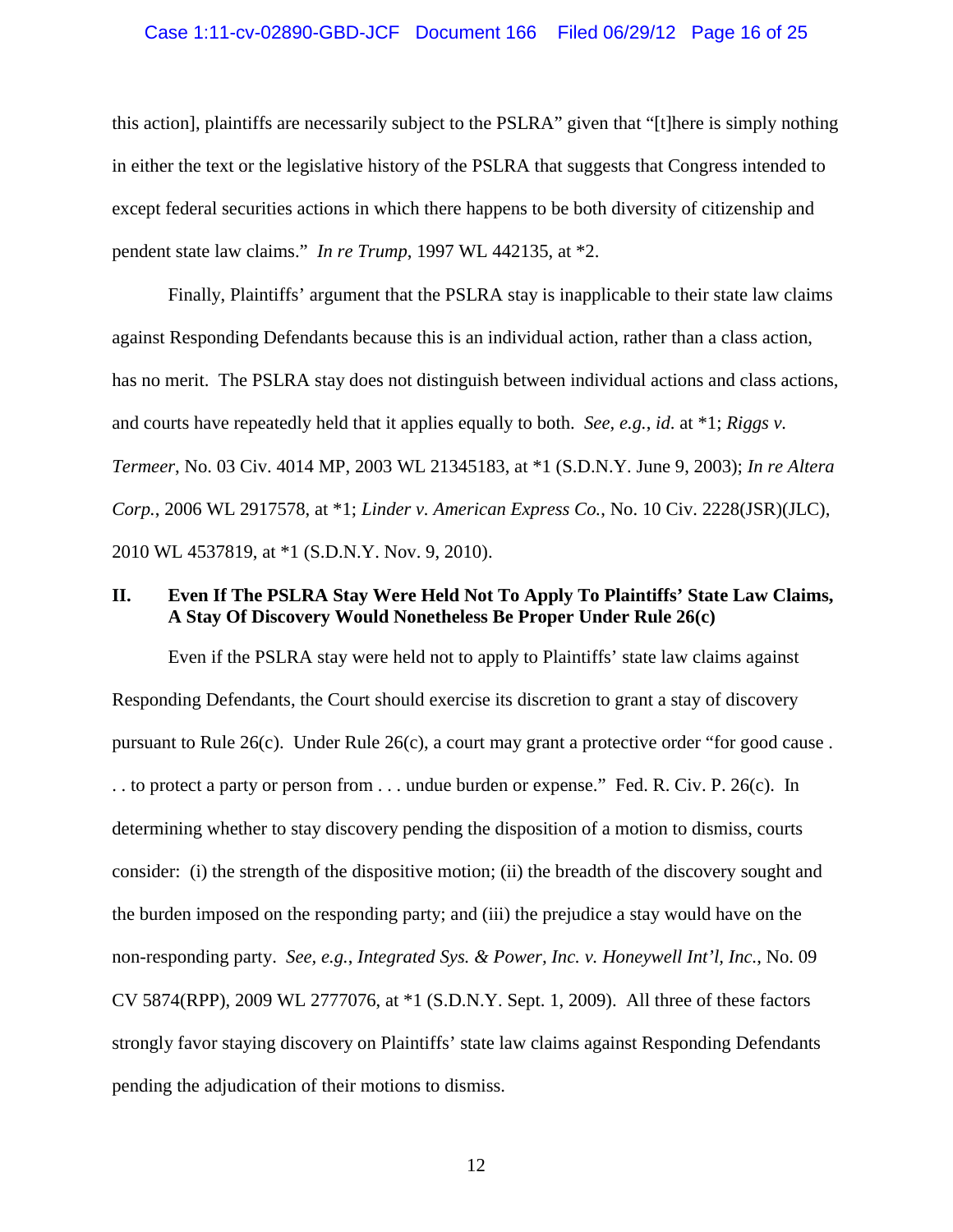#### Case 1:11-cv-02890-GBD-JCF Document 166 Filed 06/29/12 Page 17 of 25

*First*, courts regularly stay discovery pending a decision on dispositive motions to avoid the burden and expense of discovery which the decision may render unnecessary. *See, e.g.*, *id.* (granting stay pending motion to dismiss because it "could avoid the need for costly and timeconsuming discovery"); *Johnson v. N.Y. Univ. Sch. of Educ.*, 205 F.R.D. 433, 434 (S.D.N.Y. 2002) (same). Here, Responding Defendants will be filing motions to dismiss all of Plaintiffs' claims against them which, if granted, will result in their dismissal from this action and will thereby obviate the need for the requested discovery. Responding Defendants' motions to dismiss will argue, among other things, that Plaintiffs have failed to plead an actionable misstatement or omission, that their common law fraud claims fail to adequately allege scienter, and that all of their claims are time barred by applicable statutes of limitation. These are far from trivial motions, and clearly satisfy the standard that courts have previously considered sufficient to stay discovery pending resolution of motions to dismiss. *See, e.g.*, *Johnson*, 205 F.R.D. at 434 (granting stay where motion to dismiss "does not appear to be unfounded in the law"); *Spencer Trask Software & Info. Servs., LLC v. RPost Int'l Ltd.*, 206 F.R.D. 367, 368 (S.D.N.Y. 2002) (same); *Integrated Sys. & Power, Inc.*, 2009 WL 2777076, at \*1 (same). Even if Responding Defendants' motions are granted only in part, the dismissal or narrowing of some of Plaintiffs' claims may significantly affect the appropriate scope of discovery in this action. Embarking on discovery before the sufficiency of Plaintiffs' pleading has been determined would thus be highly inefficient and potentially wasteful of the parties' and this Court's resources.

*Second*, Plaintiffs are seeking broad discovery that will impose a substantial burden on Responding Defendants. Specifically, Plaintiffs ask the Court to compel Responding Defendants to respond to 41 separate documents requests, all of which are broadly worded and seek documents covering an eight year period. *See* Wood Decl. Ex. D; Pls.' Br. 4 n.4 (confirming that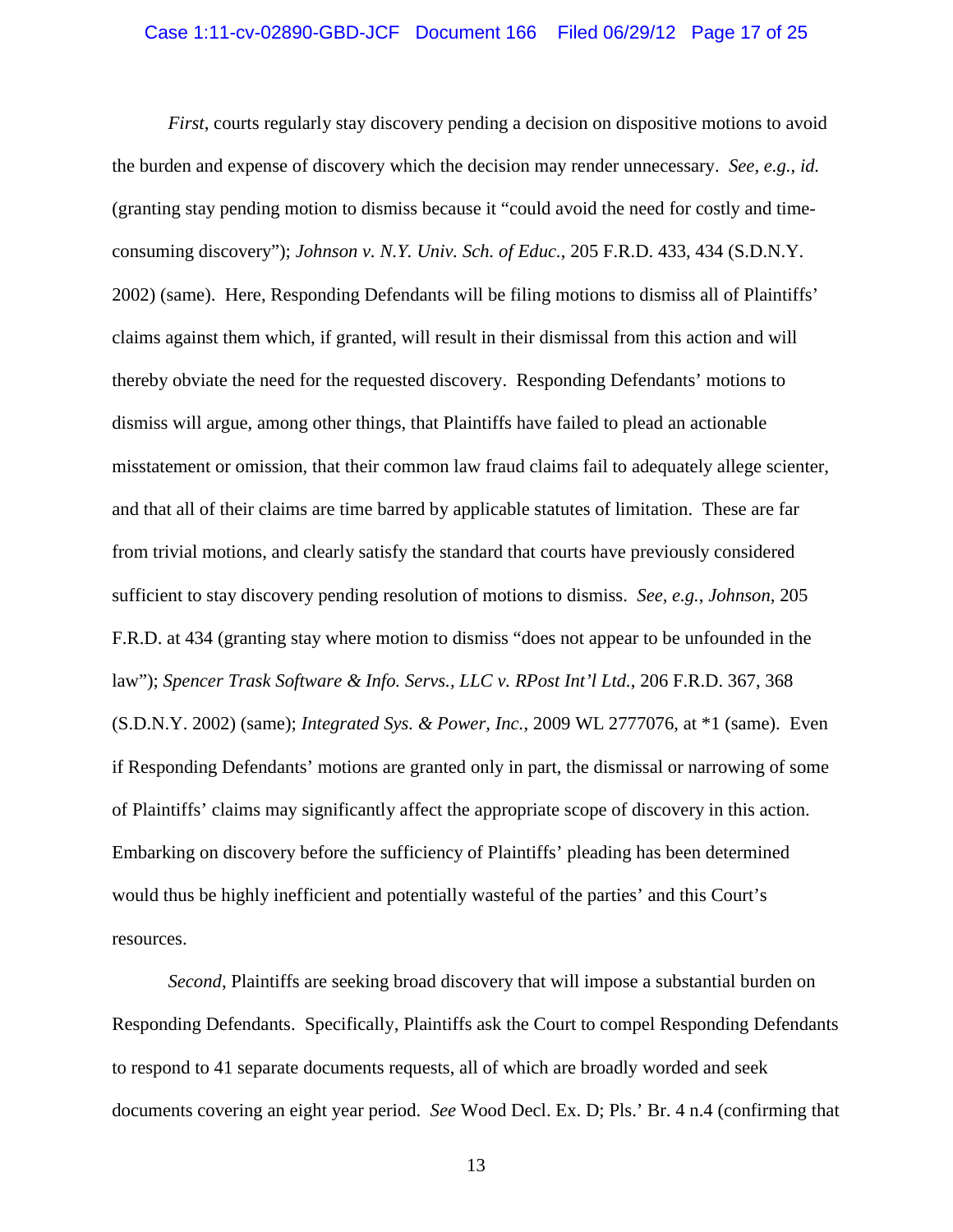#### Case 1:11-cv-02890-GBD-JCF Document 166 Filed 06/29/12 Page 18 of 25

Plaintiffs are seeking discovery related to Doc. Req. Nos. 1, 7-18, 22, 24, 27-29, 31-39, 42-47, 49-50, 52-53, 55-58). The scope of these document requests demonstrates that the title of Plaintiffs' Motion as being one for "limited" discovery is a misnomer. The requests seek broadbased discovery concerning every conceivable aspect of the securitizations and certificates at issue. To respond to these document requests, if and when the appropriate time comes to do so, Responding Defendants will likely need to review millions of pages of documents, an expensive and time-intensive process that may be rendered unnecessary by the Court's disposition of the motions to dismiss. *See, e.g.*, *Johnson*, 205 F.R.D. at 434; *Spencer Trask Software*, 206 F.R.D. at 368; *Integrated Sys. & Power, Inc.*, 2009 WL 2777076, at \*1.

*Third*, Plaintiffs have not asserted that they will be prejudiced by a stay of discovery on their claims against Responding Defendants, nor can they make any such showing. A stay of discovery will be temporary and will last only for the duration of briefing and ruling on Responding Defendants' motions to dismiss. Plaintiffs commenced this action approximately fourteen months ago and have not demonstrated any particular urgency in moving it forward. Delays have been caused by, among other things, Plaintiffs' motion to consolidate this action with another previously-filed action (which was denied without prejudice), as well as a lengthy period during which Plaintiffs prepared their Amended Complaint. Moreover, Plaintiffs' claims relate to securities that they purchased between five and seven years ago. Having taken so long to commence this action and to file the operative Amended Complaint, Plaintiffs cannot be heard to complain about a stay of discovery while the Court adjudicates dispositive motions that could result in complete dismissal of the action, or dismissal as to the Responding Defendants from which it seeks discovery, or at least a substantial narrowing of the case in a manner that significantly affects the discovery Plaintiffs seek. Responding Defendants have taken all appropriate steps to preserve documents potentially responsive to Plaintiffs' requests, further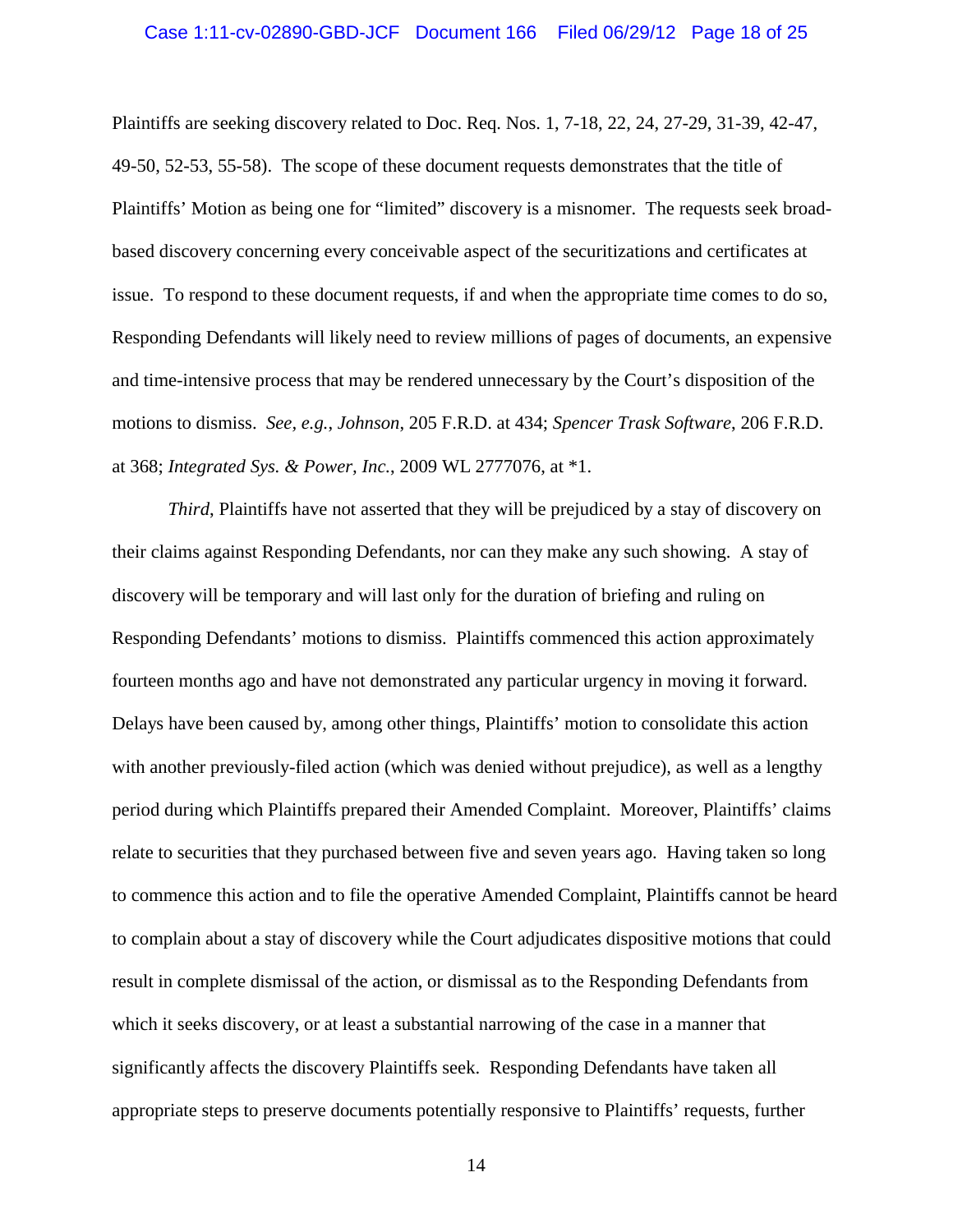#### Case 1:11-cv-02890-GBD-JCF Document 166 Filed 06/29/12 Page 19 of 25

demonstrating the lack of prejudice to Plaintiffs from a discovery stay during the pendency of motions to dismiss.

*Finally*, basic principles of efficiency favor a stay of discovery against the Responding Defendants during the pendency of motions to dismiss. The Responding Defendants are 7 of the 31 named defendants in this action. Commencing discovery in a piecemeal fashion against a subset of the defendants while discovery continues to be stayed against all other defendants will not result in this action being ready for trial (if the Amended Complaint survives motions to dismiss) any quicker than it otherwise would be. Nor will it conserve judicial resources. To the contrary, despite counsel's best efforts, it is inevitable in an action of this complexity and importance that there will be discovery disputes that the parties will bring to this Court for resolution, and that those disputes are likely to be substantially similar as to most or all of the defendants. Embarking on discovery and requiring the parties and the Court to resolve disputes where the issue has become ripe only as to some of the defendants and not others, but as to which the Court's ruling will affect all defendants, will be an inefficient way to resolve such disputes and will potentially prejudice other defendants. The better course would be to deal with common discovery disputes once only, when such disputes are ripe as to all affected parties and with all affected parties being heard.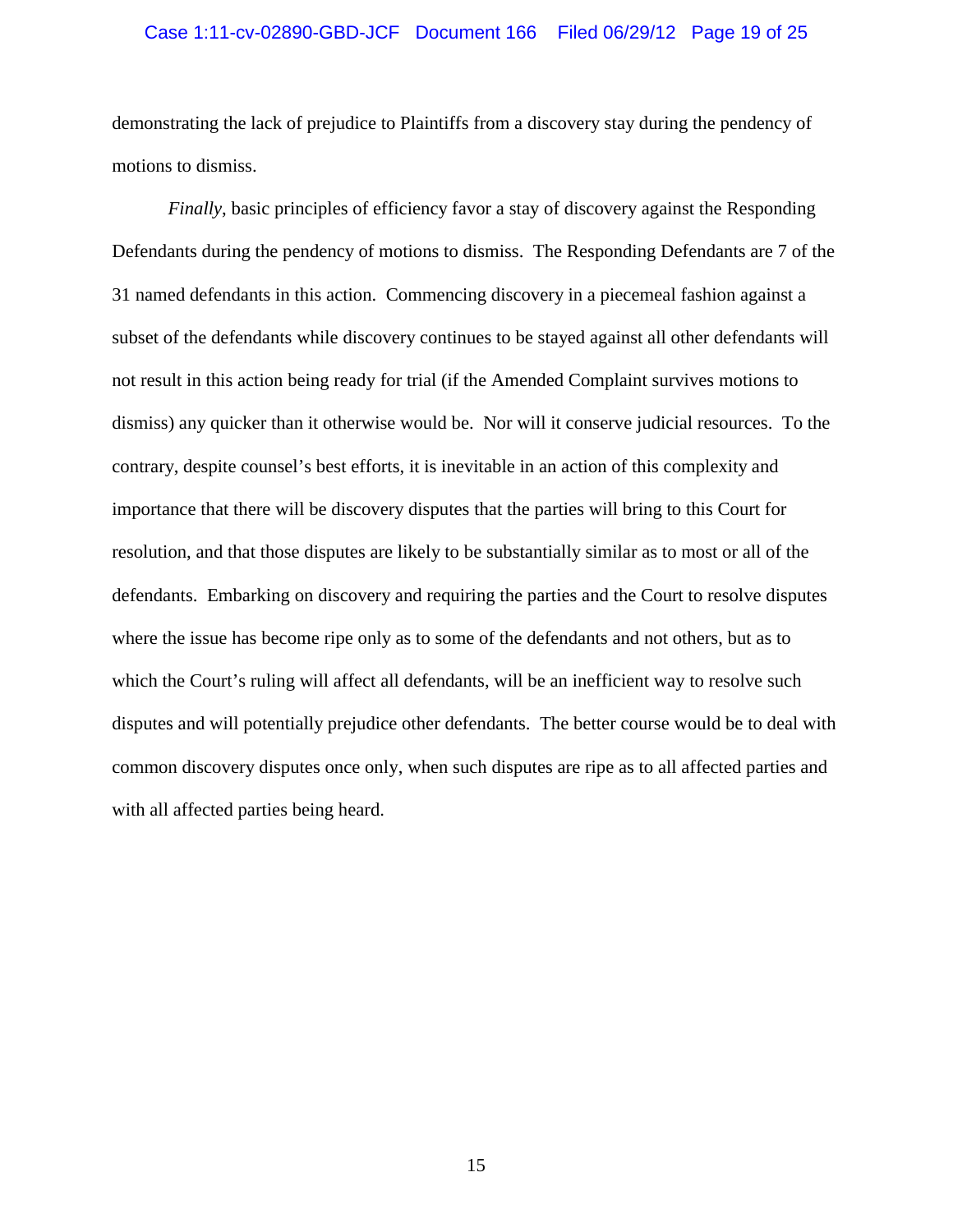## **CONCLUSION**

For the foregoing reasons, Responding Defendants respectfully request that the Court dismiss Plaintiffs' Motion and confirm that the automatic stay of discovery under the PSLRA remains in place pending this Court's ruling on Responding Defendants' motions to dismiss, or, if the Court finds that the PSLRA stay does not apply to Plaintiffs' state law claims against Responding Defendants, Responding Defendants respectfully request that the Court grant a stay of discovery pursuant to Rule 26(c) of the Federal Rules of Civil Procedure pending the disposition of Responding Defendants' motions to dismiss.

Dated: June 29, 2012 New York, New York

Respectfully submitted,

*/s/ Thomas C. Rice*

Thomas C. Rice Alan C. Turner SIMPSON THACHER & BARTLETT LLP 425 Lexington Avenue New York, New York 10017 Telephone: (212) 455-2000 Facsimile: (212) 455-2502 trice@stblaw.com aturner@stblaw.com

*Attorneys for Defendants UBS AG, Mortgage Asset Securitization Transactions, Inc.*